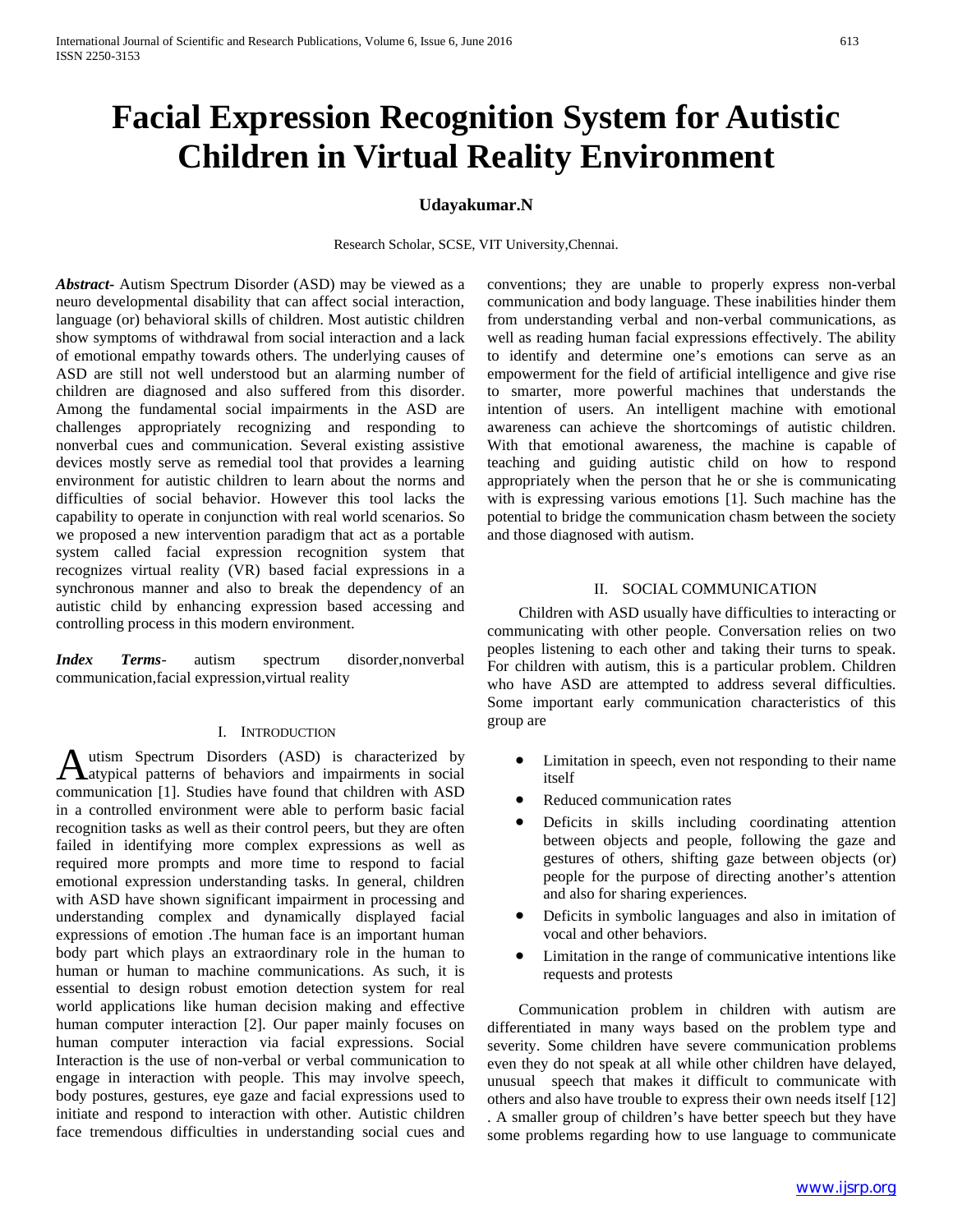with others. Based on the problem type and severity children with ASD are categorized as

# *A. Verbal Children*

 Some children with autism acquire functional speech .they will begin to speak (or) acquire speech more slowly and unevenly [12]. Some children use words but the words are not effectively used to communicate. Verbal children acquire two major problems

*1) Receptive Language (or) Comprehension Problems*

- Difficult in understanding the meaning of what others say
- Literal usage and interpretation of what others say, e.g. "put your socks properly"
- Difficult in understanding a sequence of conditions/instructions
- Lack of understanding the metaphor, e.g. "shake a hand"

# *2) Expressive Language Problems*

- Development of speech may occur very slowly and also previously learned words may disappear
- The same word is repeated over and over
- Speech may come delayed or unusual, sentences may be spoken out of blue
- Echolalia (repeated words or phrases) may be present in any forms
- Pronouns are often confused and reversed
- Tone, modulation and pitch may be too loud (or) too soft.

# *B. Non-Verbal Children*

 Some children with autism have non-functional speech. They express their feelings and share their ideas without use of words. Messages can be communicated through gestures, eye contact, body postures and facial expression. Children who are non-verbal must be able to convey their needs to others in some way because they have strong underlying social deficits and problem with joint attention [12]. It is important to assess how the non-verbal child expresses his/her needs and get his/her message across to others. Now days there are several augmented communication systems were developed for improving nonverbal communication.

 Augmentative communication helps children who don't have speech so they communicate by using other system. These systems are called "augmentative" because they increase the strength of the child power to communicate. Some augmented systems are signing, pictographs, photographs and objects, picture exchange communication system (PECS)

# *1) Signing*

 Signing was first alternate system used for non-verbal children with autism. Signs are very portable and do not require the children to carry around equipment. Signs are simple, concrete and do not require difficult finger spelling. Many of the

first signs use only one hand. For example, the sign for "drink" uses one hand in the shape of a cup that is lifted to the mouth and titled as if the child were having a drink.

# *2) Pictographs (line drawings)*

 Children who have low cognitive skills (or) otherwise called as low functioning people with autism can generally use a picture system to communicate more effectively. When children are familiar with picture system, they can be put into books that the child carries with him/her and also used to indicate their own needs.

## *3) Photographs and objects*

 One advantage of photographs and objects is that the child can attend to them for as long as he/she needs and return to them to refresh their memory. This system is mostly useful for low functioning children. Use of photographs usually requires that the child first learn to match an actual object with an exact photograph of the object.

# *4) Picture Exchange Communication System (PECS)*

 PECS is widely used to teach children how to initiate communication. An advantage of this system is that it does not require complex (or) expensive materials and can be used in a variety of settings by parents, caretakers and teachers. Picture based system to help improve the Childs communications will depend upon his/her level of cognitive and language ability and mainly developmental profile of strengths and weakness.

 This paper was mainly focusing on non-verbal children interaction (or) communication with the help of another real-time an emerging system called facial expression recognition system was developed to break the manual intervention and dependency of an autistic child.

# III. EARLY INTERVENTION SYSTEM

 Non-verbal child expresses his/her needs and communicate with others using several augmented system. This system must need manual intervention to train an autistic child. Early augmented system like signing has major disadvantage that it might understood only with in their communities but outside the circle of those child who can sign with him/ her may not always be well understood. Signing also requires person for teaching the signs to the autistic child. Pictographs and PECS are useful only for low cognitive functioning child because they are completely non-verbal and even do not communicate with the closest of the family members. Before the usage of PECS system, speech language pathologist (SLP) should provide a comprehensive assessment for evaluating the autistic child. Testing tools are used to gather data include standardized assessment, qualitative measures, screeners, observation and records review. This system required manual intervention called SLP as well as it can useful only for mild autistic child with good IQ .ultimately , the choice of system to improve autistic child communication will depend on language ability , cognitive ability and developmental profile of strengths/weakness . PECS requires more assessment efforts to teach children how to initiate communication. Later innovative VR-based facial emotional recognition system was developed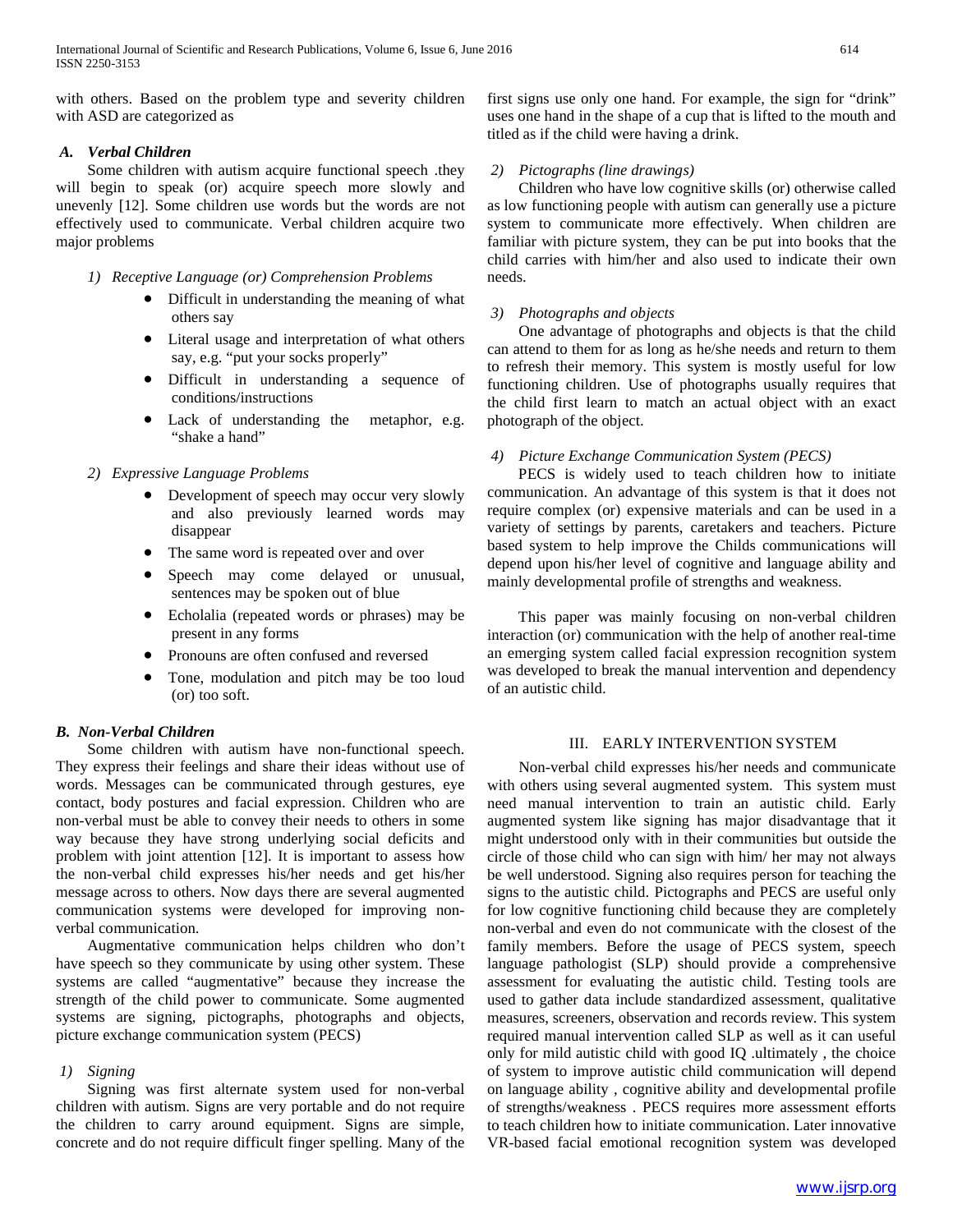that allows monitoring of physiological signals and eye gaze of an autistic child for emotion identification. However, VR systems applied in the context of autism therapy focus on explicit user feedback as primary means of evaluation so it lacks adaptability. This intervention system was not accessible to the vast majority of child with ASD due to lack of trained therapists and intervention costs. VR-based system uses head mounted display (HMD) as VR tool that can be rated as heavy and discomfort. The main problem found in existing system was classification based on one emotional label per input utterance if the expression cannot be well captured by single emotional label then multiple algorithms are needed for finding the emotion . Innovative technology promises alternative therapeutic system called facial expression recognition system based on desktop VR tool with comfort and reduced intervention cost as well as decreasing assessment efforts, promoting intervention and ultimately skill generalization. We believe that such ability will provide insight to the emotion recognition process of children with ASD and eventually help in designing new intervention paradigms to address the emotion recognition vulnerabilities.

# IV. DIAGNOISING TOOL: CHILDHOOD AUTISM RATING SCALE (CARS)

# *A. History of Autism Diagnostic Tool*

 In 1828, Itard has made first attempt to differentiate children with "intellectual mutism" from mentally retarded children. Itard has described some key symptoms for intellectual mutism are language disabilities , preoccupation with their own needs , deficits in memory as well as poor sense of imitation . Finally, Itard considered intellectual mutism is totally differ from a psychological state [11].

 In 1911, Blueler coined the term "autism" while studying schizophrenia. Autism has considered as a central symptom for schizophrenia (Minkowski, 1927). He defined the key features of autism as a lack of social-relation system and also social withdrawal.

 In 1943, Kanner was the first to distinguish between autism and childhood schizophrenia. He described a group of children identified as "infantile autism". Kanner regarded a lack of need for other and preference for aloneness as major symptoms of infantile autism. Kanner was unclear and confused by the fact to regard some of the criteria as non- essential such as good cognitive potentialities and physically essentially normal [11].

 In 1956, Kanner and Eisenberg named five distinct features of autism (i) failure to use language for the purpose of communication (ii) good cognitive potential (iii) fascination for objects which are handled (iv) Extreme detachment from human relationship (v) limitation in the variety of spontaneous activity.

 In 1960, Creak has published nine criteria for the diagnosis of autism were (i) sustained impairment of emotional relationship with people (ii) abnormal behavior toward self (iii) pathological preoccupation with particular objects (iv)abnormal perceptual experience (v) distortion in patterns like locking , spinning , hyperkinesias (vi) excessive and acute illogical anxiety (vii) lack of development in speech (viii) background of serious mental retardation (ix) sustained resistance and striving maintain.

 In 1967, O'Gorman offered an alternative model based on Creak's group criteria. He concluded only one criterion as

particular symptom for autism i.e "withdrawal from people". He published six important features of autism are (i) failure to involved with reality (ii) failure to acquire speech (or) improve on speech already learned (iii) exceptional intellectual function (iv) pathological resistance to change like severe anger (or) terror , excitement , attachment to objects (v) abnormal response to one (or) more types of sensory stimulus (vi) peculiarities of movement.

 In 1977, Autism Society of America described autism as a developmental disorder ( Ritvo & Freeman , 1977 ) . They defined autism as severely lifelong developmental disability that appeared during 3 years of age. The four criteria were (i) abnormal responses to sensations (ii) abnormal ways of relating to people, objects and events (iii) disturbance in the rate of appearance of social, physical and language skills (iv)delayed speech and language. He suggested that social problems and communication were central symptoms of autism.

 In 1978, Rutter suggested that there are four essential for the diagnosis for autism: (i) diagnose before 30 months of age (ii) impaired development of communication (or) abnormal language (iii) social impairment that do not reflect mental retardation (iv) Stereotypical behaviors.

 In 1980, the two prior edition of DSM (edition I and II) has excluded the autism. Autism was first included in the third edition of Diagnostic and Statistical Manual of Mental Disorder (DSM-III). Adoption of the term pervasive developmental disorder emphasized the developmental aspects or abnormalities that occur during childhood developmental process itself. Four criteria of autism were included (i) Age of onset under 30 months (ii) communication deficits (iii) perseverative behavior (iv) lack of relatedness.

 In 1987, American Psychiatric Association published DSM-III-R and listed in one of three major categories: (i) qualitative impairment in reciprocal social interaction (ii) qualitative impairments of verbal and nonverbal communication skills and activities of imagination (iii) markedly restricted repertoire of activities and interests.

 In 1994, DSM-IV/ ICD-10 characterize autism by deficits in three areas (i) social interaction (ii) communication and (iii) patterns of behavior, interests and activities. A total of six or more criteria from three areas with at least two from social interaction and one each from communication and patterns of behavior, interests and activities must be present in order for a child to receive a diagnosis of autism.

# *B. Childhood Autism Rating Scale*

 The CARS was first utilized by diagnosticians for observing the autistic children which is done by qualified professionals. They conduct physiological and behavioral evaluations such as clinical observation, psychological testing, parental report of developmental and health histories, speech and language assessment. Goldfischer in 2002 said that the CARS is considered the "Gold Standard" for assessing autism. His results provided additional support for the utility of new factor based scoring of the CARS.

 The CARS was first called as Childhood Psychosis Rating Scale .it was developed mainly for TEACCH (Treatment and Education of Autistic and related Communication Handicapped Children).the CARS consist of 15-item behavioral rating scale which is utilized by trained diagnosticians, professionals,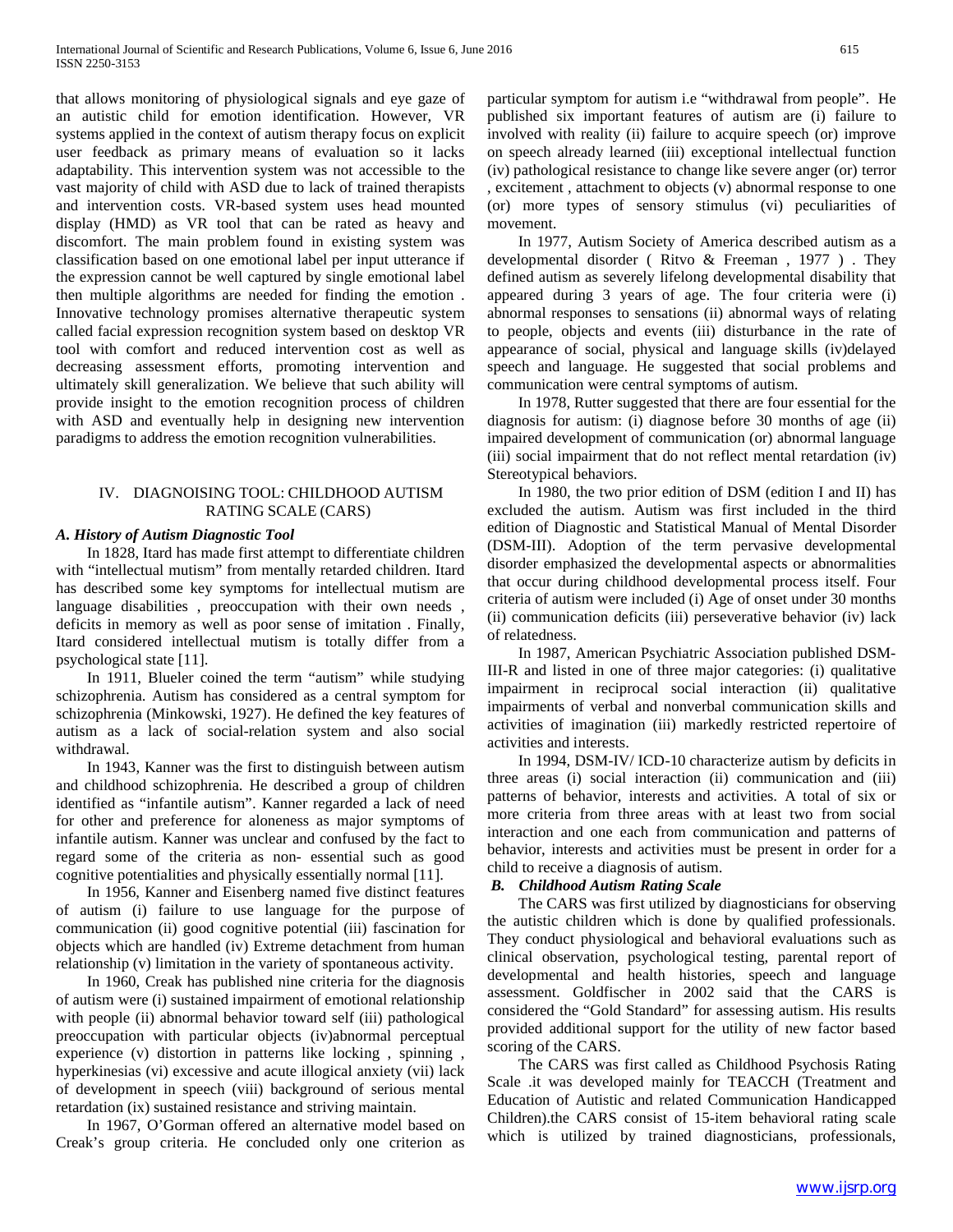caregivers or parents for observation about their child. The main purpose is to identify children with autism and to distinguish them from developmentally delayed children .it is especially effective in discriminating between children with autism and those who are mentally retarded and also able to distinguish among children from mild to moderate and moderate to severe autism [11].

 When a child is being observed by professionals, brief discussions and notes are made on the form and ratings are completed only when all data have been collected then the child behavior is compared with normative children of same age finally peculiarity, frequency, intensity and duration of behaviors are noted [11]. Behavioral assessments are: Relating to People, Imitation, Emotional Response, Body Use, Object Use, Adaption to Change, Visual Response, Listening Response, Taste, Smell, and Touch Response and Use, Fear or Nervousness, Verbal Communication, Nonverbal Communication, Activity Level, Level and Consistency of Intellectual Response, General Impressions.

 Each of the 15 item is given as rating that should be done within 1-4 range (including midpoints).1: Normal Child, 2: Mildly Abnormal, 3: Moderately Abnormal, 4: Severely Abnormal. A total score is computed by summing the 15 individual ratings which can range from 15 to 60.the scores below 30 in children categorized as non autistic, 30-36.5 indicating mild to moderate autism, 37-above are categorized as severe autism. Finally

 The children who received the diagnosis of autism using CARS are numbered as 25 from n=40 (5-10 age) children at the developmental disability center called Aadhuraa special school



**Figure 1 : Diagnostic Classification according to CARS (N=25 Autistic Disorder)**

# V. COMPARITIVE STUDY : NORMATIVE VS AUTISTIC CHILDREN

 To analyze the communication of an autistic child first we have to recognize the normal children with 5 different kinds of emotions. The normative samples are collected from "Government Elementary School, vaiyavoor village, Kanchipuram". I analyzed 40 normal children under the age group of 5-9 .These children express their emotions in efficient manner and their communication is mostly verbal. Children learning capability differs in many ways. Some children are fast learners where as some children are slow so it is must not to compare one child's language development with another. A child communication was mostly depends on parent behavior. Parent has to talk in natural way so that he or she respond and listen to the sounds. Read stories together from an early age and also make communicating fun.

 To identify whether the children is affected by autism or not, several evaluations has to be carried out to understand the characteristics of an autistic children. Speech Language Pathologist – "communication expert" plays an important role in team evaluation apart from others [psychologist, Educational Diagnostician, Occupational Therapist].SLP specializes in treatment of both language as well as communication skills. They identify the effectiveness and communicative intent of the autistic child and then maintain a review of records to classify the autistic children as mild, moderate and severe according to the CARS diagnostic tool.

 In some cases, communication strengths and weakness are directly impacted by responses to the environment. Some of the testing tools used to gather data are standardized assessment, qualitive measures, screeners, observation and record review. Therefore assessment intervention is a lifelong necessity for children with ASD [13].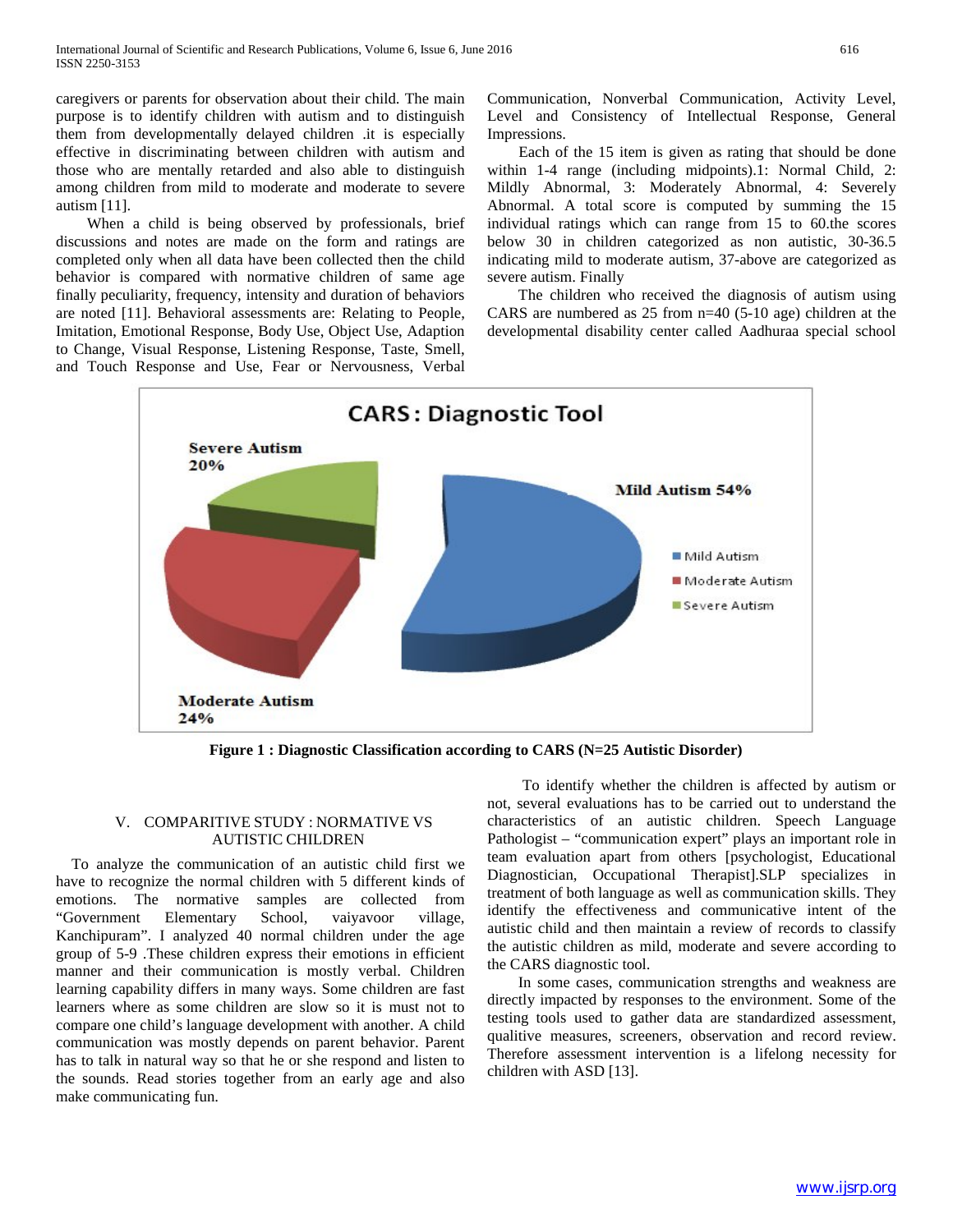| $\bullet$                                    | $\bullet$                                                                                   |                                           |                                                     |                                                  |
|----------------------------------------------|---------------------------------------------------------------------------------------------|-------------------------------------------|-----------------------------------------------------|--------------------------------------------------|
| <b>Cove</b><br>161 J<br>o<br>$\bullet$       | <u>JOUU 1217</u><br><b>BERTHERED WARDEN</b><br>$\bullet$<br>$\langle 0 \rangle$             | $\sim$ v v $\sim$<br><b>UNANTU TUT</b>    | $\bullet$                                           | <b>NOU 121 F</b><br><b>QICOTIO FFIT</b>          |
| 00000 121.60<br>TUST<br>1,30,0               | 00 121 P<br>圖<br>$\mathbf{m}$<br>$\overline{\mathbf{C}}$                                    | $0'$ 121 $\ell$<br><u>uman</u><br>1992-06 | BOLOGOOD.<br>$101$ $\chi$<br>ν                      | Ô                                                |
| ரகா தூய<br>MOLOGOO<br>$\sum_{i=1}^{n}$<br>安心 | $V1.80 \cdot M$<br><b>BLOCK DIRECTOR</b><br>$A \rightarrow B$<br>$\mathcal{L}(\mathcal{C})$ | $121,000$ . A.<br><b>QIV IDIIWO</b>       | $121,000$ . $A, U$<br><b>CLOUD ID ID IN CONTROL</b> | $-121$ GG. $\rho$<br><b>TOJETTU TETTUA</b><br>Z) |
|                                              |                                                                                             |                                           |                                                     |                                                  |

# **Figure 2 Normative Samples with 5 different kinds of emotions (i) Neutral (ii) Smile (iii) Angry (iv) Sad (v) Surprised**

 Autistic child express their emotions by means of speech or non-verbal communication like gestures, body postures, eye gaze and facial expression. According to the Severity range, mild autistic children express their emotions like normative children so this application is more feasible and helpful compared to moderate and severe autistic children. For moderate & severe

autistic children, adequate training has been required to express their own emotions. After training, some children also lacking in their communication to express themselves for their own needs. To overcome this demerit training duration must have to exceed and therapist has to provide language assessment regularly to utilize this system.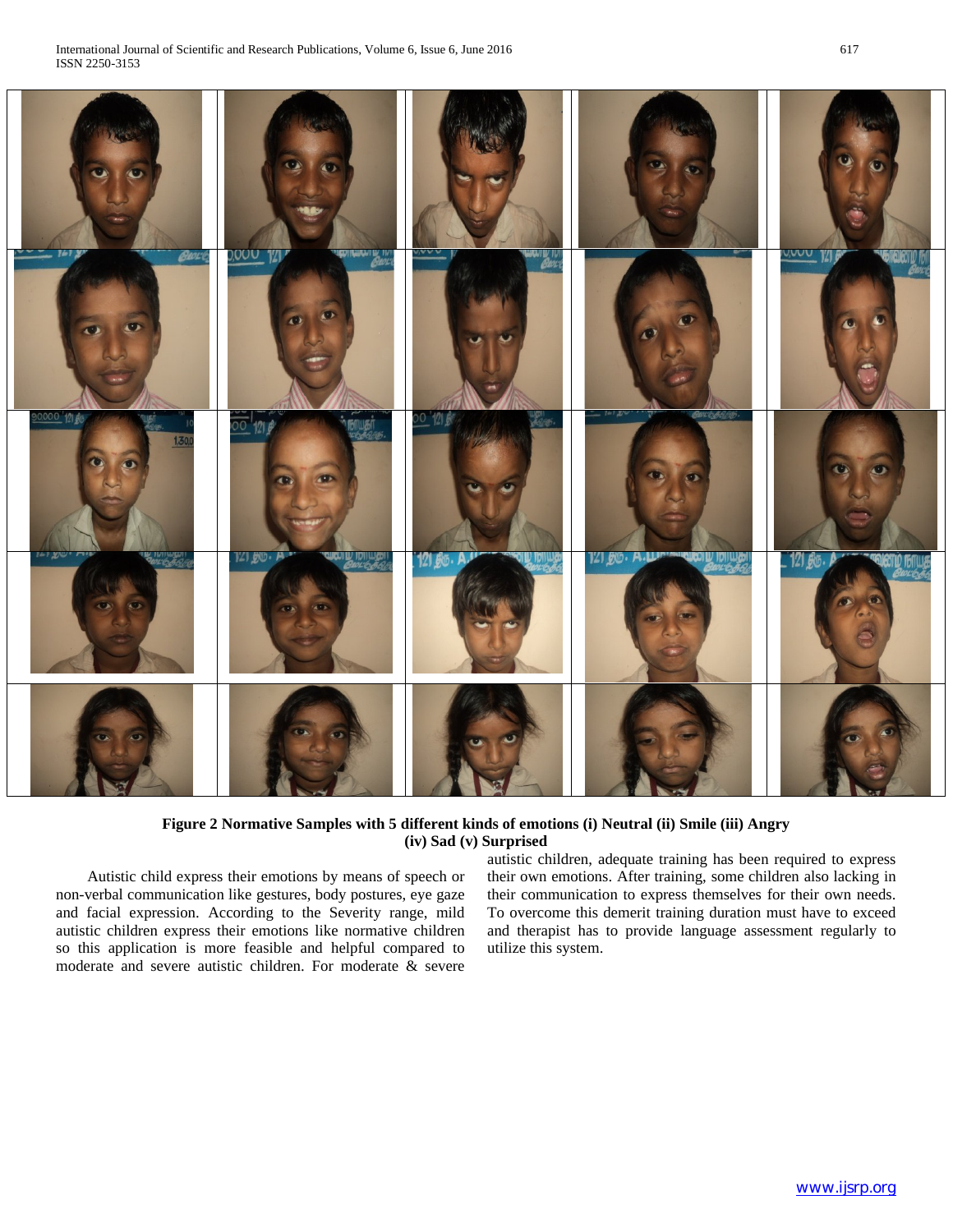

**Figure 3 Autistic Children express their Emotions in Different Rating according to CARS Diagnostic Tool**

# VI. SYSTEM DESIGN

## *A. Virtual Reality in Autism*

 VR offers particular benefits for children with autism. It provides a context free environment in which many children with autism feel comfortable and therapist, teachers can use VR tools such as head mounted display, standard desktop computer to simulate real (or) imaginary environments moreover teach life skills and social skills.VR may be particularly useful for child with cognitive and perceptual impairments because the technology can assist in problem solving, planning, management of behavior and offer powerful communicative facilities for children with limited expressive language .virtual environment could be particularly helpful for children on the autism spectrum because the use has active control over their participation.

# *B. Experimental Setup*

 The VR environment focuses the level and the number of non-verbal features of communication can be easily controlled and manipulated. The VR task was presented using a 24'' flat LCD panel monitor. An experiment was performed in a laboratory with two rooms separated by one-way glass windows for caregiver observation. In the inner room, the subject sat in front of the task computer. The caregivers sat in the outside room. A therapist was present in the inner room to monitor the process. The task computer monitor was also routed to the outer room for caregiver observation during training session. The session was video recorded for the whole duration of participation

# *C. Architectural Design*

 When an image is captured by a web camera; it can be further processed to identify different kind of facial expressions such as surprise, smile, sad, angry, neutral etc .In skin tone detection, it can isolates the presence of faces, arms, hands and gestures of the autistic child. Skin detector typically transforms a given pixel in to RGB color space and then uses skin classifier to label the pixel whether it is skin or non-skin pixel there by confirm face acquisition through common features on the face.RGB color space eliminates the influence of varying illumination to the best extent. Then face clipped image is further processed by texture descriptor known as Weber's local descriptor (WLD) exploits textual nature of human face as well as relationship between component features via eyes, nose and mouth to detect face patterns and reduce the dimension of the feature space. This descriptor makes facial features darker for efficient feature extraction. Then feature extraction module partition the image in to constituent parts to extract facial features.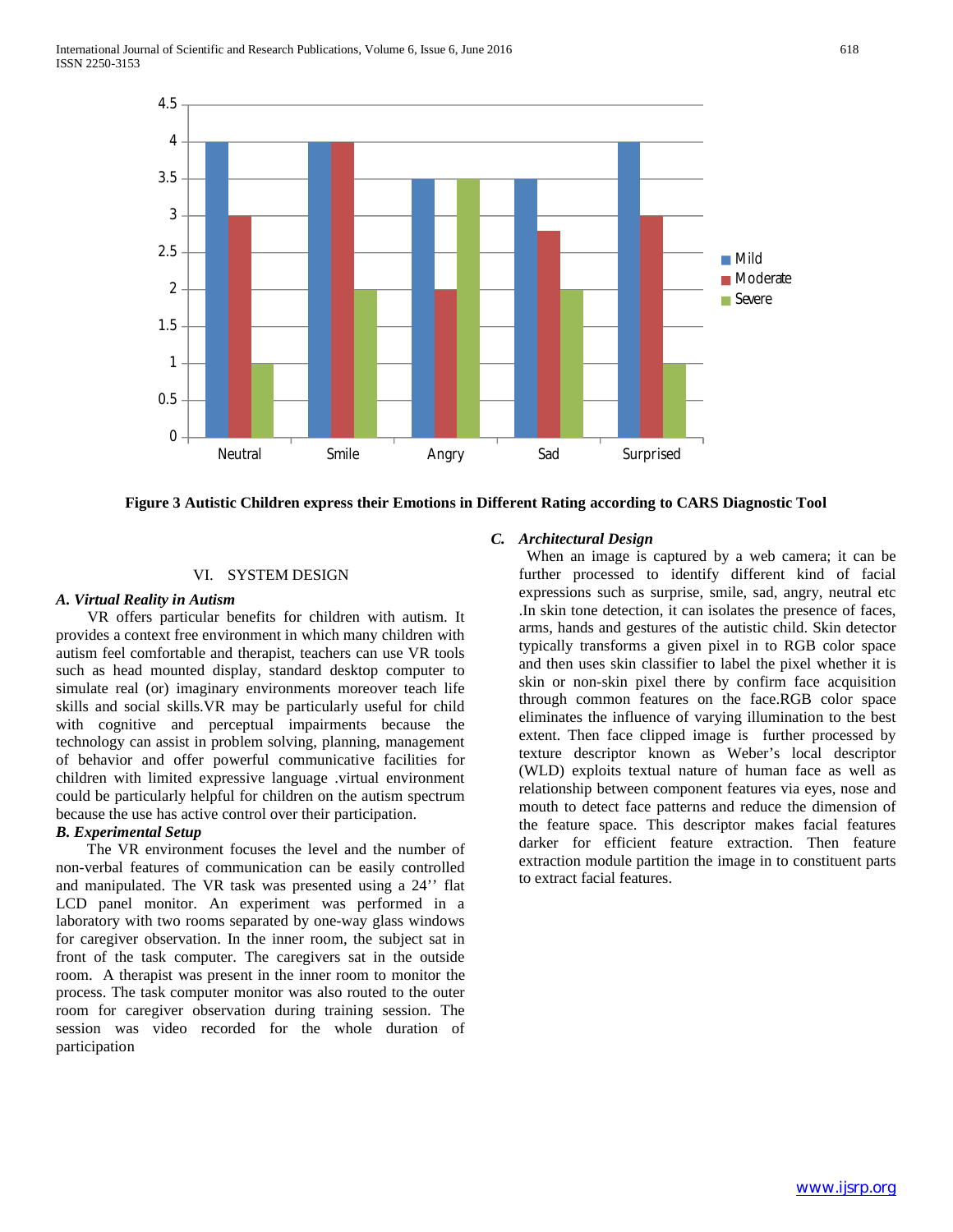

**Figure 4 VR-based facial expression recognition system**

 The end result of extraction task is a set of features commonly called feature vector which constituents a representation of the image. Feature vector can be coarsely classified in to transient features (cheeks, nose, and ears) and intransient features (eyes, eyebrows, mouth) which are analyzed by neighborhood weighting. After that feature selection is used to reduce the feature space which improves prediction accuracy and minimizes computation time. The goal of feature selection is to choose only a subset of intransient features by eliminating unnecessary features. The selected intransient features are used for finding out the facial expression vectors by calculating their difference from average image of the facial feature. Then image representation can be done based on fuzzy c means clustering (FCM) algorithm by assigning labels to an object based on information provided by descriptors (or) pertinent features. Feature filtering is done via sobel operator to detect edges of intransient features that significantly reduce the amount of data and filters out useless information while preserving the important structural properties in an image. After edge detection, edge pixels are processed to maintain final feature set. Based on final feature set analysis different kinds of facial emotions is identified

using classification technique called decision tree. Finally, a smart real time audio application is played corresponding to the emotion present on the autistic child face. For a happy mood, some hearty songs are played to maintain it and for a sad mood some rejuvenating ones are played.

## VII. SYSTEM IMPLEMENTATION

#### *A. Skin Tone Analysis*

 The inspiration to use skin color analysis for initial classification of an image into probable face and non face regions stems from a number of simple but powerful characteristics of skin color. Firstly, processing skin color is simpler than processing any other facial feature. Secondly, under certain lighting conditions (i.e. illumination), color is orientation invariant. The major difference between skin tones is intensity e.g. due to varying lighting conditions and different human race .The color of human skin is different from the color of most other natural objects in the world. An attempt to build comprehensive skin and non-skin models has been done. Automatic face recognition is a process of identifying a test face image with one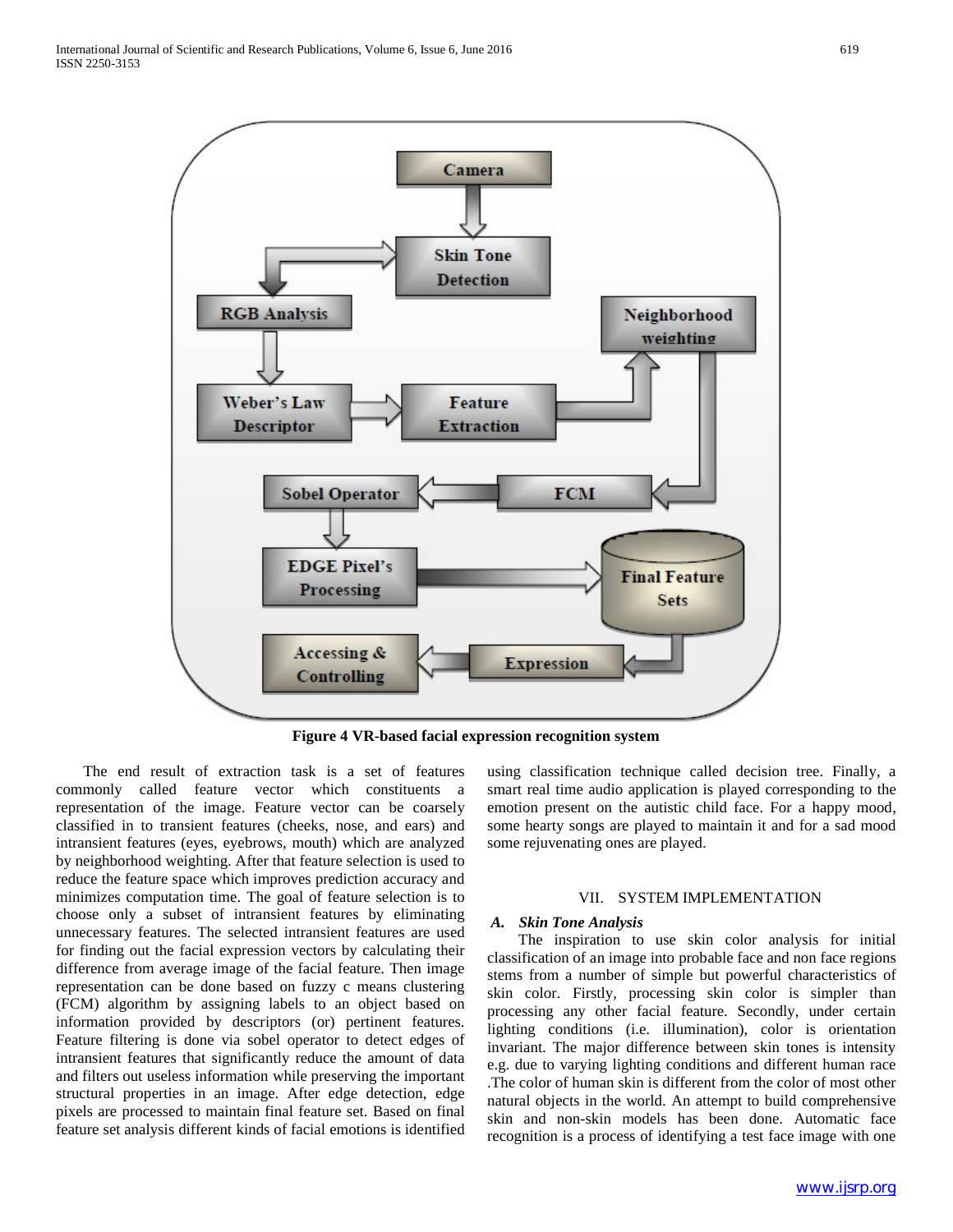of the faces to isolate or segment facial regions to be fed to a face recognition (FR) system. Though human beings detect/track faces with some effort, but it is not easy to train a computer to do so because robustness and computation complexity plays major role during face recognition task. In pattern recognition, human face is a complex pattern. Different poses and gestures of the face accentuate complexity. The detection scheme must operate reliably and flexibly regardless of the background clutter in the image, lighting conditions, multiple faces in the image, and variations in face scale, pose and expression [2]. Hence, a robust system that detects and tracks a face is necessary. Skin tone color detection is a technique that can isolate the presence of faces, arms, hands and gestures. After isolation, skin-colored pixels and regions in an image are identified then converting the image into RGB color space in which skin pixel can be clustered as compact as possible as well as eliminate the influence of varying illuminations to the best extent. Summary of the method

- Normalize colors on the image to eliminate background clutters
- Mark the pixels on the image using an established skin color model
- Remove regions that are unlikely to represent faces
- Confirm face acquisition by examining common features on face



**Figure 5 Face Acquisition is examined using RGB Color Space**

# *B.Feature Extraction*

 The feature is defined as a function of one or more measurements, each of which specifies some quantifiable property of an object, and is computed such that it quantifies some significant characteristics of the object. The extraction task transforms rich content of images into various content features. Feature extraction is the process of generating features to be later used in the selection and classification tasks to determine an appropriate result that may be features, pattern identification or representation of that image [9]. Application dependent features such as human faces, fingerprints, and conceptual features. These features are often a synthesis of low-level features for a specific domain. Feature selection helps us to reduce the number of features provided to the classification task. Those features which are selected are likely to assist in discrimination and also used in the classification task. Features which are not selected in the extraction task are discarded .of these three activities, feature extraction is most critical because the particular features made available for discrimination directly influence the efficacy of the classification task. The extraction task transforms rich content of images into various content features. The end result of extraction task is a set of features commonly called Feature vector which constitutes a representation of the image. This feature vector is further classified as transient (wrinkles, cheeks and nose) and intransient features (eyes, mouth, eyebrows) to reduce the dimension of the feature space as well as computational complexity. Features such as shape, texture, color etc. are used to describe the content of the image. Image features can be classified into primitives [7].

 Weber's local descriptor (WLD) act as a texture descriptor plays an important role as it exploits textural nature of the human face via human visual system ( HVS) as well as relationship between component features(eyes, nose and mouth) to detect and recognize faces [3].WLD descriptor based on Weber's law. According to this law "the ratio of the increment threshold to the background intensity is constant". this descriptor represent an image as a histogram of differential excitation and gradient orientations and has several interesting properties like robustness to noise and illumination changes ,powerful image representation etc. finally, facial features become darker and used for feature extraction analysis.

## *C. Feature Selection*

 After feature extraction, selection helps to reduce the feature space which improves prediction accuracy and minimizes the computation time. This is achieved by removing irrevalant, redundant and noisy features i.e. it selects a subset of available features by eliminating unnecessary features therefore it considers only intransient features. Feature selection can be done based on FCM clustering which is frequently used in pattern recognition [6]. Once feature selection is analyzed information gain on a per emotion class basis is used (e.g., the features for the class of anger differed from those of happiness). Information gain describes the difference between the entropy of the labels in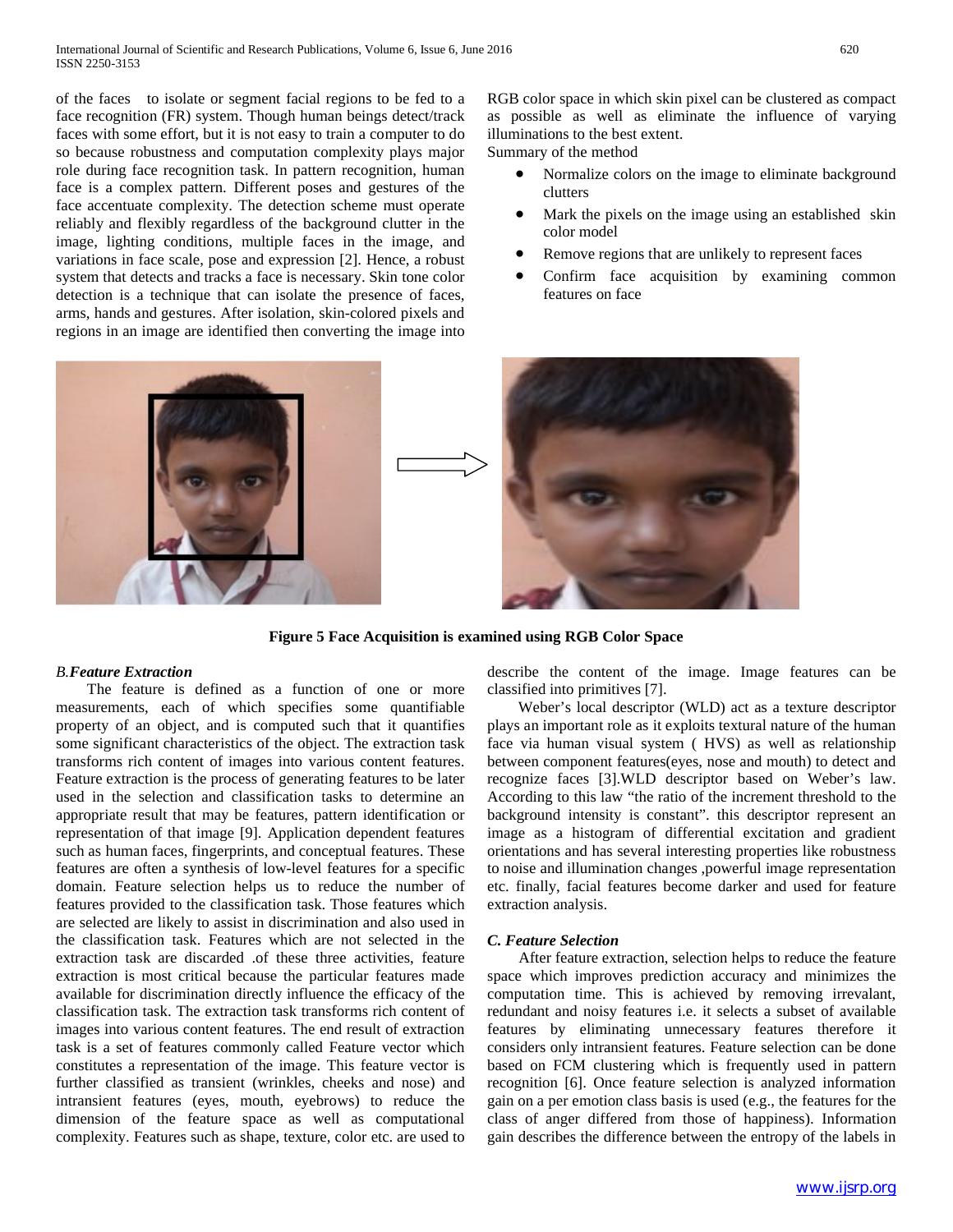the dataset (e.g., "happy") and entropy of the labels when the behavior of one of the features is known (e.g., "happy" given that the distance between the mouth corner and nose is known). This feature selection method permit as ranking of the features by the

amount of emotion class related randomness. The top features were selected for the final emotion-specific feature sets. It can be done based on clustering process.



## **Figure 6 Feature Extraction, Selection & Labeling Intransient Features**

## *D. Feature Filtering*

 Facial features can be filtered out using edge detection technique. Edges detecting an image significantly reduce the amount of data and filters out useless information while preserving the important structural properties in an image. There are extremely large numbers of edge operators available each designed to be sensitive to certain types of edges variables involved in the selection of edge detection operator include edge orientation, noise environment and edge structure.Edge detection is a very important area in the field of Image processing. Edges define the boundaries between regions in an image, which helps with segmentation and object recognition. Edges are significant local changes of intensity in an image. Edges typically occur on the boundary between two different regions in an image. The main problem is that different edge detectors work differently. Some takes more time with respect to other, while some finds more edges (works deeply) with respect to other. The detection of edges in an image depends upon illumination, blur, noise, intensity, objects. There are problems of false edge detection, missing true edges, edge localization, high computational time and problems due to noise etc.. According to an edge detection variable, an efficient edge detection algorithm "**Sobel operator"** is chosen for its simplicity and fast processing [10]. The result of the Sobel operator is either gradient vector or norm of its vector and convolving the image with a small, separable and integer valued filter in horizontal and vertical direction and relatively inexpensive in terms of computation.Sobel operator also integrates smoothing and gradient calculation. The result of the Sobel operator is either gradient vector or norm of its vector.

# VIII. RESULT

 We have developed a VR-based controllable facial expression recognition system that was able to collect facial features data while the subjects were involved in emotion recognition tasks. Specifically, we developed controllable levels of facial expressions of emotion based on normative patterns of children and further comparative study between normative child and autistic child has been done for understanding the behavioral patterns .Subsequently, a usability study involving typical controls was performed to evaluate the efficiency of the system as well as to study behavioral pattern differences in how individuals processed different valences of these expressions. . Although, this particular study did not employ direct interaction between the user and the system, the study is a precursor to a more interactive adaptive multimodal VR social platform that is under development. Such capabilities are expected to be useful in understanding the underlying heterogeneous deficits individuals with ASD often display in processing and responding to nonverbal communication of others. In turn, such a system will hopefully contribute to the development of novel intervention paradigms capable of harnessing these technological advancements to improve such impairments in a powerful, individually specific manner. The system successfully collected the synchronized facial features of autistic persons. Future extensions will : (1) identify different kind of facial emotions from Sobel filtering (2) final feature set was determined for each emotion class (3) play smart audio player corresponding to the face emotions to break the dependency in modern environment